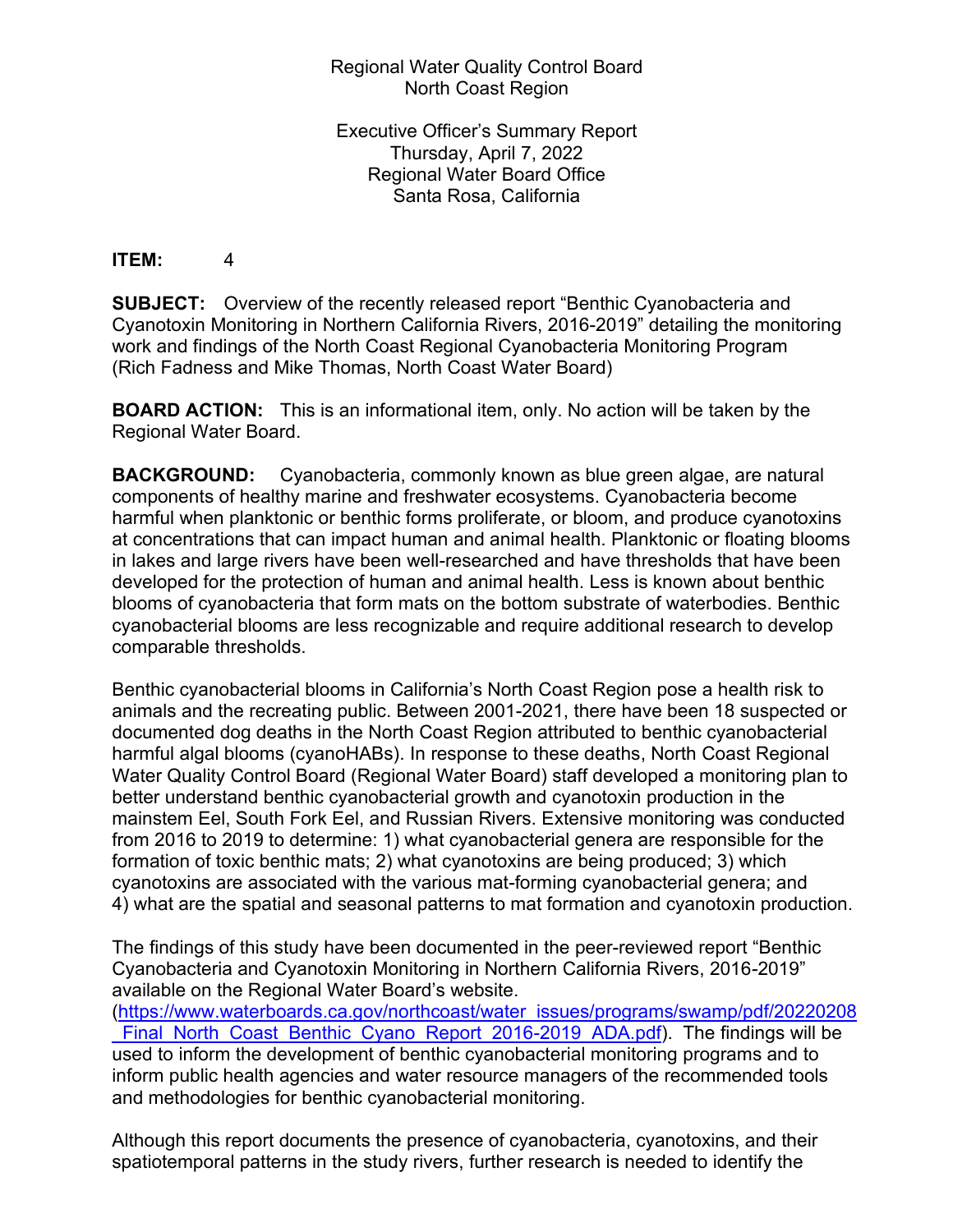environmental conditions and controllable factors that influence benthic bloom development.

### **DISCUSSION:**

Staff conducted visual assessments of sample sites, collected ambient water column grab samples, cyanobacterial mat samples, and deployed Solid Phase Adsorption Toxin Tracking (SPATT) passive samplers to characterize the occurrence and diversity of cyanobacteria and cyanotoxins and answer the monitoring questions.

A high-level answer to the four monitoring questions is presented below, with more detailed discussions available in the report.

1) What cyanobacterial genera are responsible for the formation of toxic benthic mats in the Eel, South Fork Eel, and Russian Rivers?

Six benthic cyanobacterial genera were found to form toxic macroscopic mats in the three rivers: Anabaena, Cylindrospermum, Microcoleus (Phormidium), Nostoc, Oscillatoria, and Scytonema. Other toxic cyanobacterial genera may be present in lower densities within macroscopic mats.

2) What cyanotoxins are being produced in the Eel, South Fork Eel, and Russian Rivers?

Samples were evaluated for five cyanotoxin and all five were detected in the three rivers, but detection rates and cyanotoxin concentrations varied by site and sample type (i.e., benthic mat, ambient water column, or SPATT samples). Anatoxins (a neurotoxin) and microcystins/nodularins (liver toxin/neurotoxin) were the most frequently and widely detected cyanotoxins, occurring in each river and at every sampling site from 2016 to 2019.

3) Which cyanotoxins are associated with the various mat-forming cyanobacterial genera?

The six mat-forming cyanobacterial genera collectively produced all five cyanotoxins. Mats dominated by Anabaena, Microcoleus (Phormidium), and Oscillatoria frequently produced the highest concentrations of cyanotoxins. Concentrations of anatoxins were highest in benthic mat samples, while microcystins/nodularins were highest in water column samples.

4) What are the spatial and seasonal patterns to mat formation and cyanotoxin production in the Eel, South Fork Eel, and Russian Rivers?

Mat-forming benthic cyanobacteria were identified at all sampling sites in the three rivers. In general, benthic cyanobacterial biomass increases from June through September, followed by a decrease in October.

Using multiple monitoring approaches, the Regional Water Board identified several toxigenic cyanobacteria of concern, most notably Anabaena, Microcoleus (Phormidium),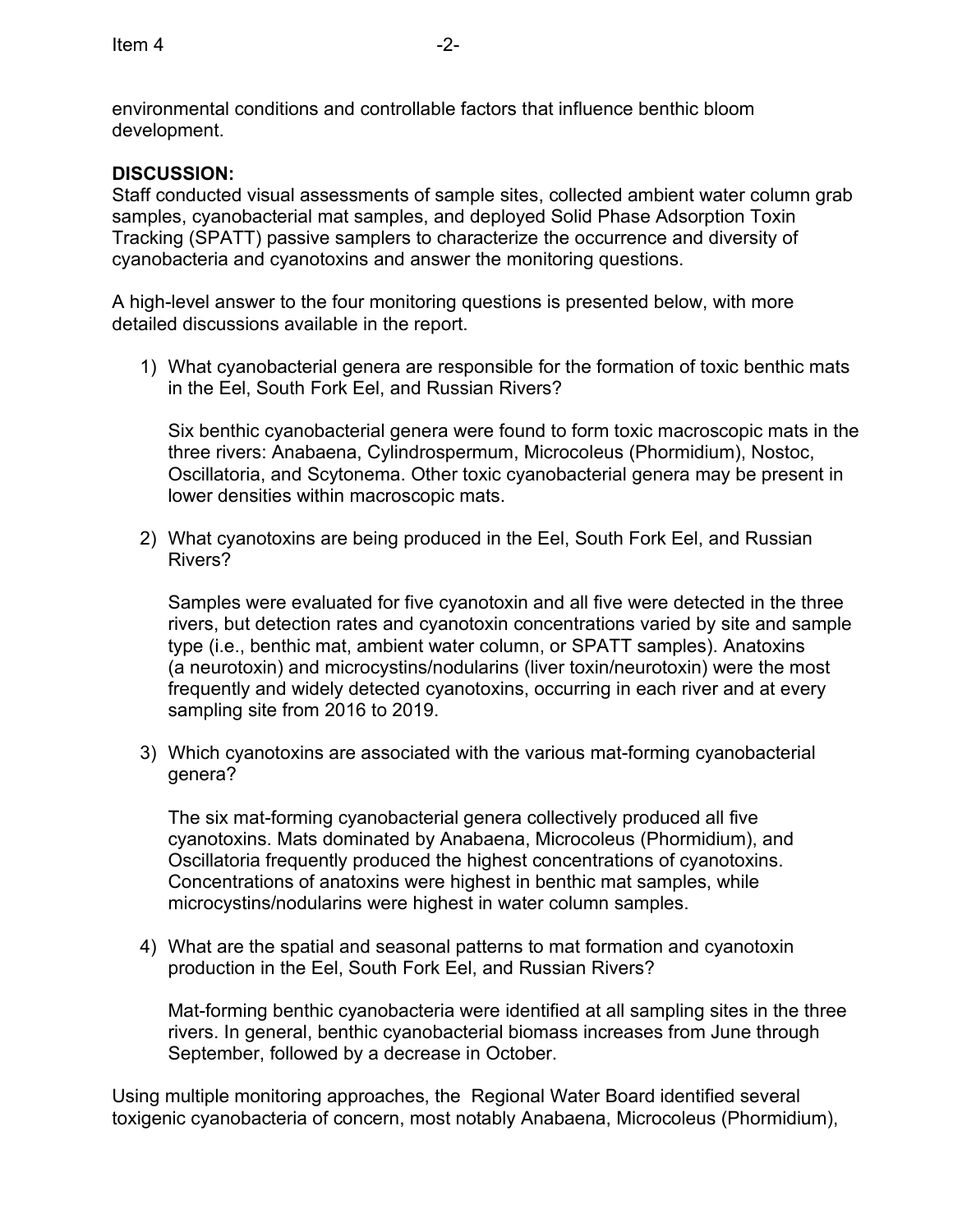and Oscillatoria. While low concentrations of all measured cyanotoxins were found in the water column, anatoxins, a class of potent neurotoxins produced by cyanobacteria, were determined to frequently occur at high concentrations within benthic mats. Cyanobacterial growth and cyanotoxin production occurred throughout all sampling sites in the Eel, South Fork Eel, and Russian Rivers, and increased during the summer months until early fall.

The Regional Water Board assessed the efficacy of several sampling techniques and recommends a stepwise approach for benthic cyanobacterial monitoring. Visual surveillance of toxigenic cyanobacterial mats should be employed as a primary tool for monitoring potential health risks in riverine systems, focusing on benthic mats dominated by Anabaena, Microcoleus (Phormidium), and Oscillatoria. Additionally, SPATT samplers should be deployed throughout a river beginning early in the season to document when dissolved cyanotoxins are present and increasing in concentration. As cyanotoxin concentrations in the SPATTs increase and visual observation documents the proliferation of mat forming toxigenic benthic cyanobacteria, cyanotoxin testing of mats should be employed to determine the potential health risks associated with river recreation. Riverine cyanotoxin monitoring programs should focus on anatoxins due to their prevalence. To document more fully the potential risk of exposure to humans and animals through ingestion of mat material, laboratory cyanotoxin analysis should rely on the ELISA method since it provides a more cumulative measurement of cyanotoxin congeners.

## **Additional Research and Study Recommendations**

Future studies should investigate the best approach to standardizing data collection and lab assessment to determine cyanotoxin concentrations in benthic mats for the evaluation of human health, domestic animal, and wildlife protection. Additional studies should refine sampling protocols for SPATT samplers.

Benthic trigger levels for public health alerts could be developed that associate percent cover or toxigenic cyanobacterial biomass and cyanotoxin concentrations that would pose a threat to the public, domestic animals, and wildlife. Future studies should also focus on the long-term (seasonal) environmental conditions that are supportive of toxigenic cyanobacterial growth and how they are influenced by biostimulatory conditions and other potentially controllable factors.

This study and our Regional Benthic Cyanobacteria Monitoring Program was funded through the Regional Surface Water Ambient Monitoring Program (SWAMP) prior to the passage of Assembly Bill 834 and establishment of the State's Freshwater and Estuarine Harmful Algal Bloom (FHAB) Program in 2020. Many of the lessons learned from this study have already been incorporated in the Statewide program.

The purpose of this informational item is to present the findings of the report and the report's recommendations for implementing an effective benthic cyanobacteria monitoring program for the protection of public health. The report's recommendations are applicable to any waterbody, in any location. The only requisite change to implementation would be an understanding of the local conditions (e.g. cyanotoxin or cyanobacteria of concern).